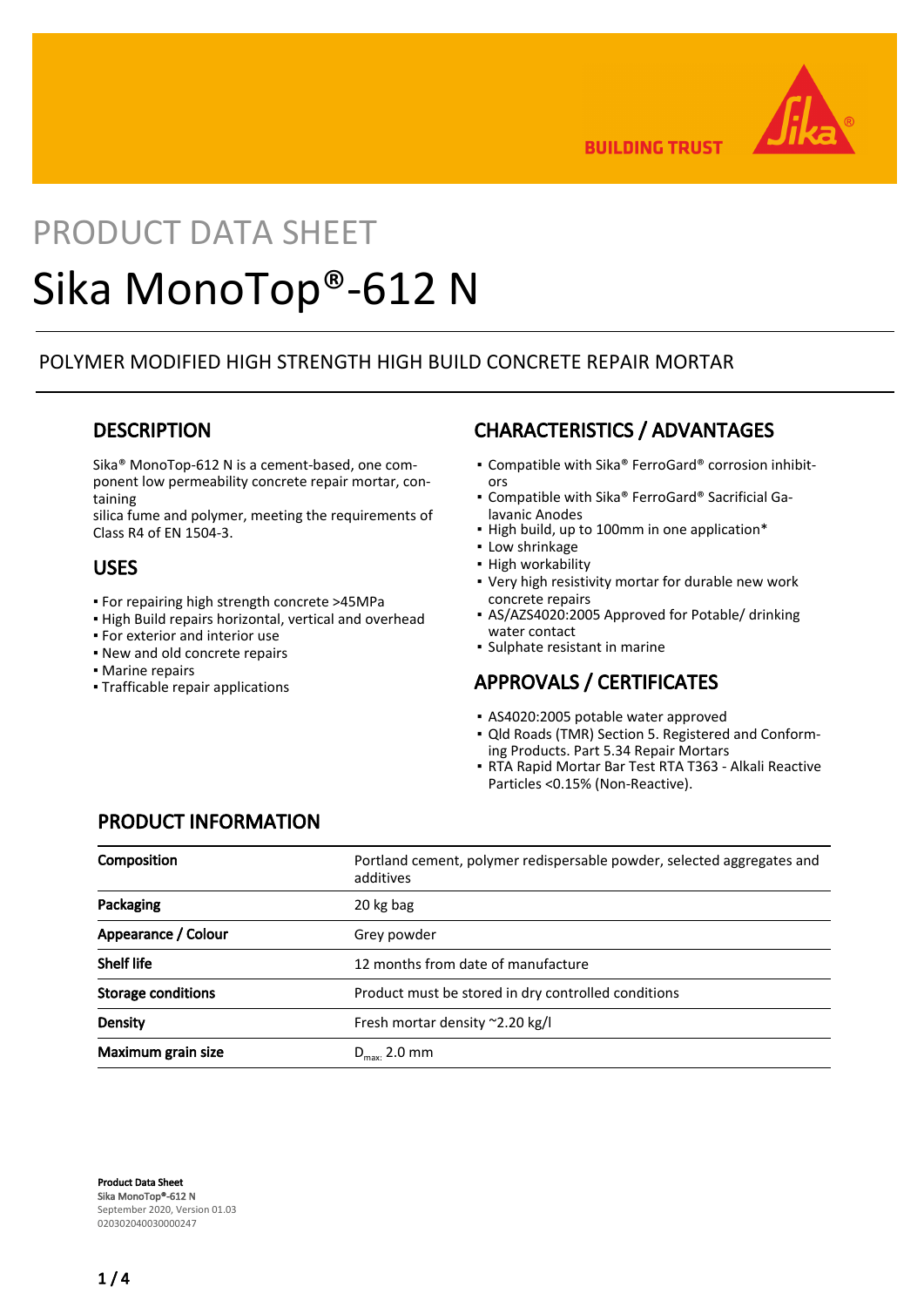# TECHNICAL INFORMATION

| Compressive strength          | 1 day<br>7 days<br>28 days                                                                                                              | $\sim$ 18 MPa<br>$\approx$ 50 MPa | (AS 1478.2:2005)   |
|-------------------------------|-----------------------------------------------------------------------------------------------------------------------------------------|-----------------------------------|--------------------|
|                               |                                                                                                                                         |                                   |                    |
|                               |                                                                                                                                         | $\approx$ 70 MPa                  |                    |
|                               | Material and curing conditions at 23 $^{\circ}$ C / 50% r.h<br>Above results based on 50mm x 50mm cubes @ 2.8 litres water per 20kg bag |                                   |                    |
| Splitting tensile strength    | 28 days                                                                                                                                 | $\approx$ 5.0 MPa                 | (AS 1012.10)       |
| Tensile adhesion strength     | $\geq$ 2.0 MPa                                                                                                                          |                                   | (EN 1542)          |
| Shrinkage                     | 7 days                                                                                                                                  | $\approx$ 250 microstrains        | (AS 2350.13)       |
|                               | 28 days                                                                                                                                 | $\approx$ 650 microstrains        |                    |
|                               | 56 days                                                                                                                                 | $\approx$ 850 microstrains        |                    |
| <b>Electrical resistivity</b> | 7 days                                                                                                                                  | $\approx$ 33,000 Q.cm             | (FM5-578)          |
|                               | 28 days                                                                                                                                 | $\approx$ 139,000 $\Omega$ .cm    | 50mm Probe Spacing |
|                               | 56 days                                                                                                                                 | $\approx$ 171,000 Q.cm            |                    |
|                               | 90 days                                                                                                                                 | $\approx$ 211,000 Q.cm            |                    |

### **SYSTEMS**

System structure Sika MonoTop®-612 N is part of the range of Sika mortars complying with the relevant part of European Standard EN 1504 and comprising of:

#### Bonding Primer / Reinforcement Corrosion Protection

| CUITUSIUIT FTULECLIUIT                          |                                                      |
|-------------------------------------------------|------------------------------------------------------|
| Sika Monotop® - 910 N                           | Normal Use                                           |
| SikaTop® Armatec® 110 Epocem®                   | Demanding requirements                               |
| <b>Repair Mortar</b>                            |                                                      |
| Sika Monotop <sup>®</sup> - 612 N               | Class R4 concrete repair hand and<br>machine applied |
| <b>Levelling Mortar</b>                         |                                                      |
| Sika Monotop® - 723 N                           | <b>Normal Use</b>                                    |
| Sikagard <sup>®</sup> - 720 Epocem <sup>®</sup> | Demanding requirements                               |
|                                                 |                                                      |

# APPLICATION INFORMATION

| Mixing ratio            | 2.8 to 3.0 litres of water for 20 kg powder                                                                                            |             |
|-------------------------|----------------------------------------------------------------------------------------------------------------------------------------|-------------|
| Consumption             | This depends on the substrate roughness and thickness of layer applied. As<br>a guide, $\approx$ 19.0 kg of powder per cm thick per m2 |             |
| Yield                   | 20 kg of powder yields approximately 10.9 litres of mortar                                                                             |             |
| Layer thickness         | min. 5 mm / max. $100$ mm                                                                                                              |             |
| Ambient air temperature | +5 °C minimum; +30 °C maximum                                                                                                          |             |
| Substrate temperature   | +5 °C minimum; +30 °C maximum                                                                                                          |             |
| Pot Life                | $\approx$ 35 minutes at +23°C                                                                                                          |             |
| Initial set time        | $\approx$ 2.0 hours                                                                                                                    | (AS 2350.4) |
| <b>Final set time</b>   | $\approx$ 5.0 hours                                                                                                                    | (AS 2350.4) |

Product Data Sheet Sika MonoTop®-612 N September 2020, Version 01.03 020302040030000247



**BUILDING TRUST**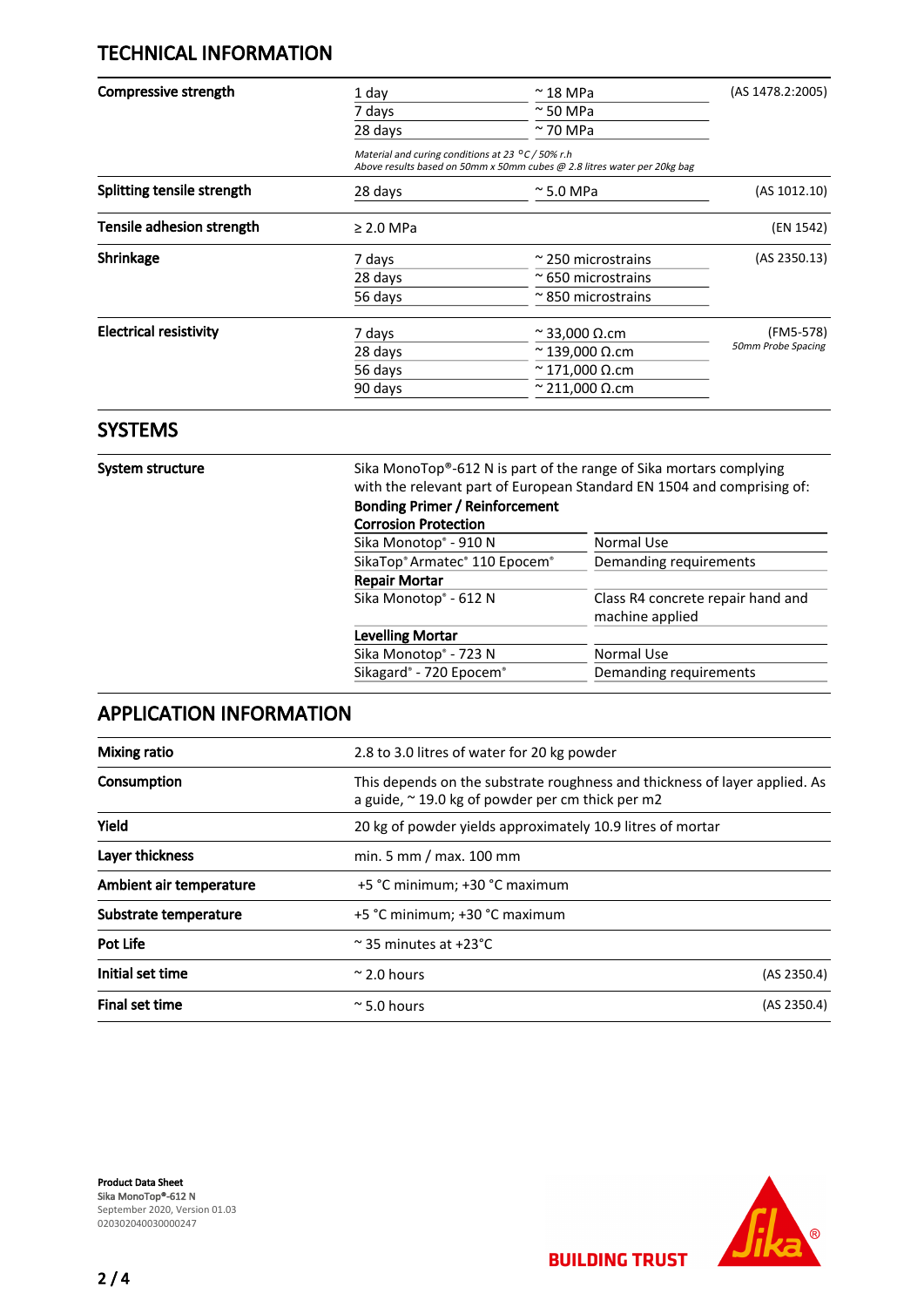# APPLICATION INSTRUCTIONS

#### SUBSTRATE QUALITY / PRE-TREATMENT

#### Concrete:

The concrete shall be thoroughly clean, free from dust, loose material, surface contamination and materials which reduce bond or prevent suction or wetting by repair materials. Delaminated, weak, damaged and deteriorated concrete and where necessary sound concrete shall be removed by suitable means. Steel Reinforcement:

Rust, scale, mortar, concrete, dust and other loose and deleterious material which reduces bond or contributes to corrosion shall be removed. Surfaces shall be prepared using abrasive blast cleaning techniques or high pressure water-blasting to Sa 2 (ISO 8501-1) Reference shall be made to EN1504-10 for specific requirements.

#### MIXING

Sika MonoTop®-612 N can be mixed with a low speed (< 500 rpm) hand drill mixer or for machine application, using a force action mixer 2 to 3 bags or more at once depending the type and size of mixer. In small quantity, Sika MonoTop®-612 N can also be manually mixed. Pour the recommended water in a suitable mixing container. While stirring slowly, add the powder to the water and mix thoroughly at least for 3 minutes to the required consistency.

#### APPLICATION

#### Bonding Primer:

On a well prepared and roughened substrate a bonding primer is generally not required for this product. When a bonding primer is required, refer to the System Information above for compatible Sika products and refer to the relevant Product Data Sheet for instructions. All small amount of Sika MonoTop®-612 N can also be mixed slightly wetter than normal and used as a scratch coat to promote adhesion of the repair mortar to the substrate. Any bonding primer shall be applied on a pre-wet substrate in saturated surface dry (SSD) condition and subsequent application of the repair mortar shall be applied wet on wet with the bonding primer.

Reinforcement Corrosion Protection:

Where a reinforcement coating is required the application of a repair mortar shall be applied wet on dry with the reinforcement corrosion protection. Refer to the System Information above for compatible Sika products and refer to the relevant Product Data Sheet for more detailed information about the reinforcement corrosion product. Sika MonoTop®-612 N can be applied either manually using traditional techniques or mechanically using wet spray equipment. Thoroughly pre-wet the prepared substrate a recommended 2 hours before application. Keep the surface wet and maintain in SSD condition. The surface shall appear a dark matt appearance without glistening and surface pores and pits shall not contain water.

When manually applying first make a scratch coat by firmly scrapping the repair mortar over the substrate surface to form a thin layer and fill any pores or pits in the surface. Ensure the whole surface to be repaired is covered by the scratch coat. Build up layers from bottom to top by pressing mortar well into the repair area. The surface can be finished according to the requirements using a float while wet or with a relevant rough-cast tool as soon as the mortar has started to stiffen.

#### CURING TREATMENT

Protect the fresh mortar immediately from premature drying using an appropriate curing method e.g. curing compound, moist geotextile membrane, polythene sheet etc.

#### CLEANING OF EQUIPMENT

Clean all tools and application equipment with water immediately after use. Hardened material can only be mechanically removed.

# IMPORTANT CONSIDERATIONS

- Refer to the Method Statement for Concrete Repair using Sika MonoTop® system for more information regarding substrate preparation or refer to the recommendations provided in EN 1504-10
- Avoid application in direct sun and/or strong wind.
- Do not add water over recommended dosage.
- Apply only to sound, prepared substrate.
- Do not add additional water during the surface fin-▪ ishing as this will cause discolouration and cracking.
- Protect freshly applied material from freezing.

# BASIS OF PRODUCT DATA

All technical data stated in this Product Data Sheet are based on laboratory tests. Actual measured data may vary due to circumstances beyond our control.

## LOCAL RESTRICTIONS

Please note that as a result of specific local regulations the declared data for this product may vary from country to country. Please consult the local Product Data Sheet for the exact product data.

# ECOLOGY, HEALTH AND SAFETY

**BUILDING TRUST** 

For information and advice on the safe handling, storage and disposal of chemical products, users shall refer to the most recent Safety Data Sheet (SDS) containing physical, ecological, toxicological and other safety-related data.

Product Data Sheet Sika MonoTop®-612 N September 2020, Version 01.03 020302040030000247